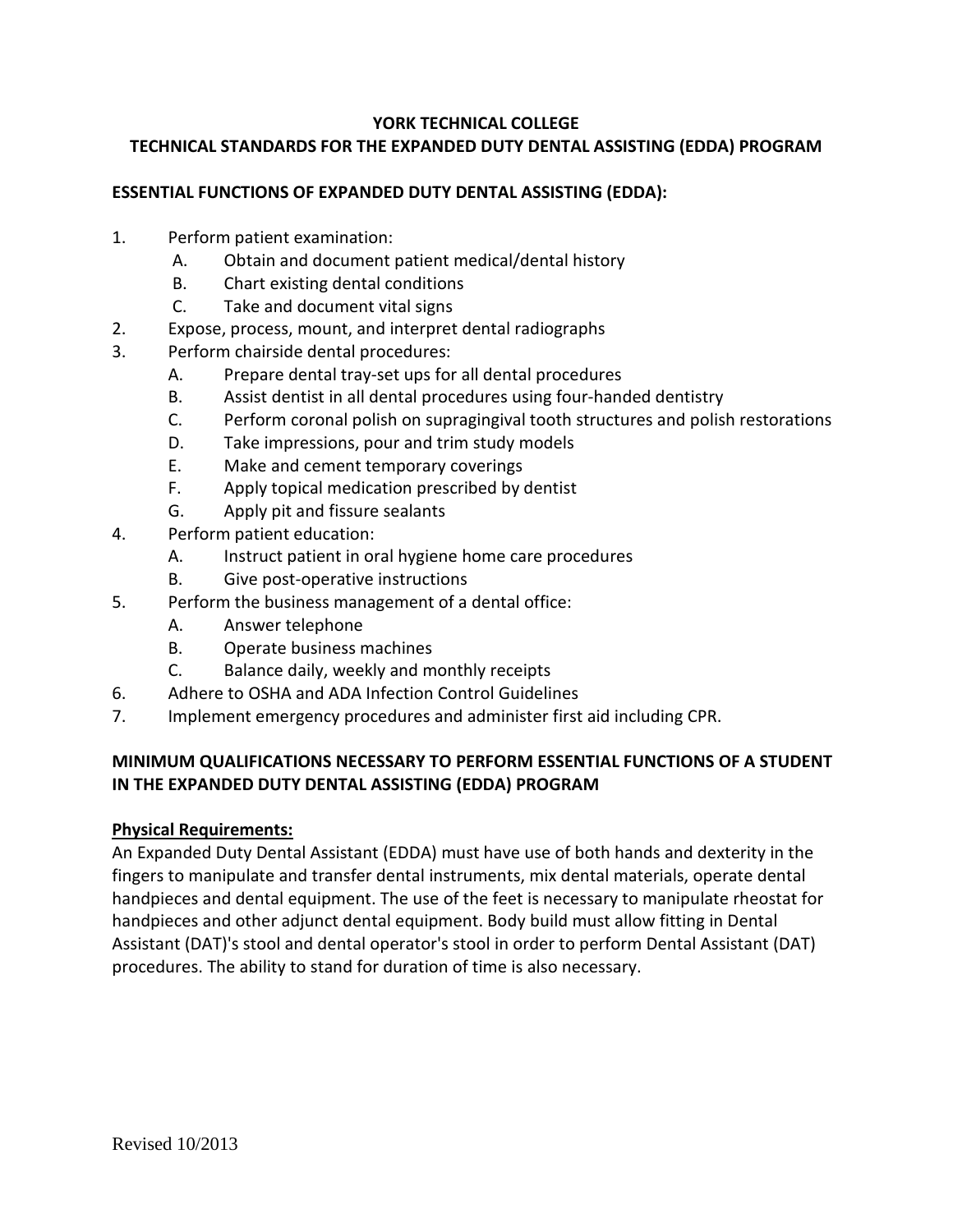# **MINIMUM QUALIFICATIONS NECESSARY TO PERFORM ESSENTIAL FUNCTIONS OF A STUDENT IN THE EXPANDED DUTY DENTAL ASSISTING (EDDA) PROGRAM (Continued)**

## **Data Conception:**

Requires the ability to gather, classify, and interpret information about data, people or things. Must be able to carry out appropriate actions in relation to the data received.

## **Color Discrimination:**

Requires the ability to differentiate various shades of colors in a limited environment and space in the oral cavity. Must be able to distinguish various gradations from black to white.

## **Manual Dexterity/Motor Coordination:**

Requires the ability to manipulate dental instruments in order to transfer instruments during all dental procedures, manipulate dental instruments without causing trauma to dental tissues, and to control pressure exerted by dental handpieces on dental tissue to prevent injury to these tissues.

## **Physical Communications:**

Ability to perceive sound through telephone, ability to hear commands through operator's face mask, and discern blood pressure sounds through a stethoscope.

#### **Reasoning Development:**

Requires the ability to apply principles of logical or scientific thinking to define problems, collect data, establish facts and draw valid conclusions.

#### **Visual Acuity:**

Requires the ability to identify the working ends of various dental instruments and dental equipment at a two foot distance.

#### **Language Development:**

Requires the ability to read and comprehend complex information from scientific and/or technical journals, papers, textbooks, etc. Requires the ability to communicate the same type of complex information through speech and in writing using proper format, punctuation, spelling, grammar, and using all parts of speech. Must be able to communicate technical information to patients at a level so that the patient understands his/her dental condition. Must speak clearly with correct pronunciation of dental and medical terms.

#### **Numerical Ability:**

Requires the ability to determine percentages, convert fractions, ratio, and proportions as well as basic subtraction, addition, multiplication, and division. Must have the ability to understand and interpret the implications and meanings of the numerical values.